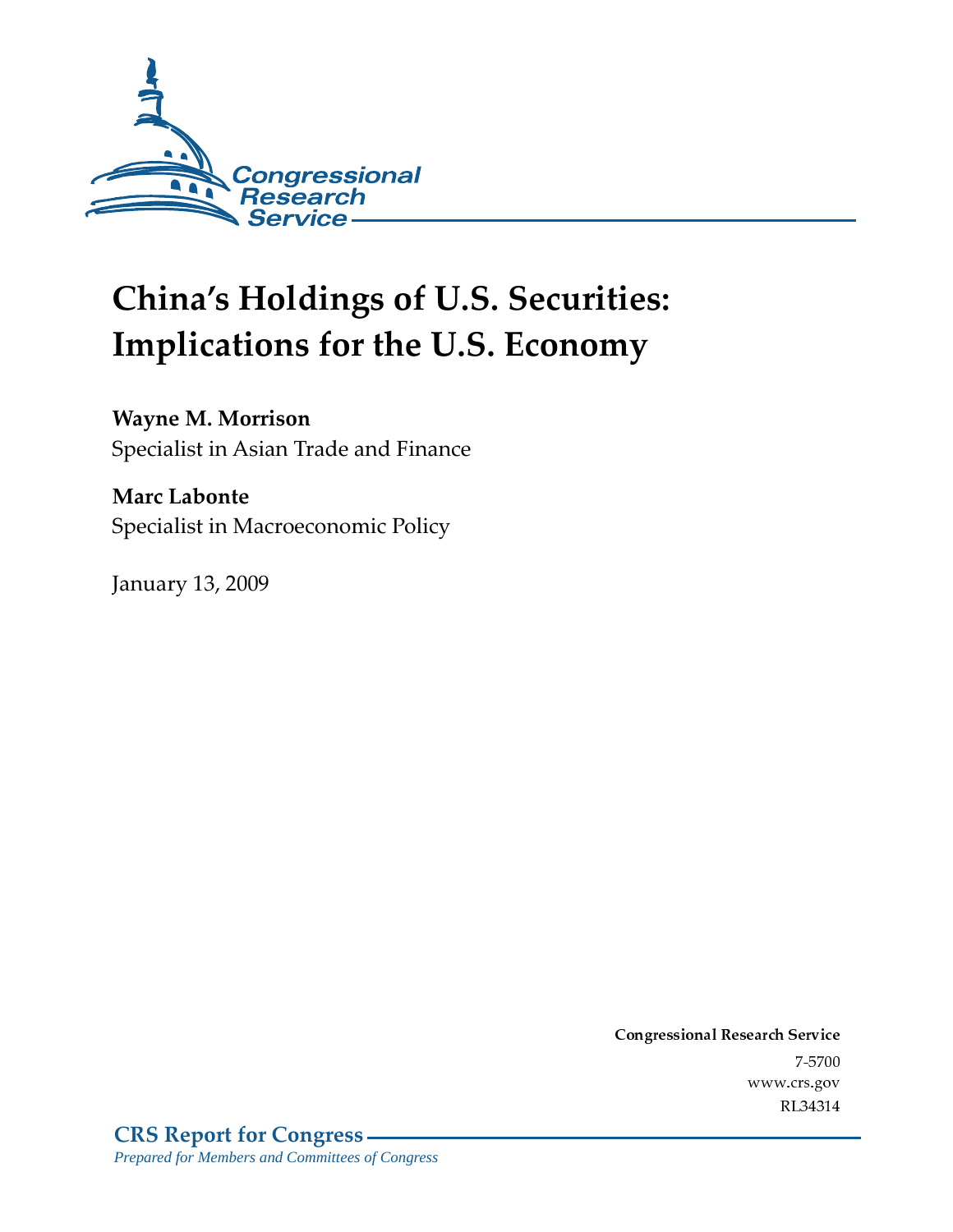### Summary

Given its relatively low savings rate, the U.S. economy depends heavily on foreign capital inflows from countries with high savings rates (such as China) to help promote growth and to fund the federal budget deficit. China has intervened heavily in currency markets to limit the appreciation of its currency, especially against the dollar. As a result, China has become the world's largest and fastest growing holder of foreign exchange reserves (FER). China has invested a large share of its FER in U.S. securities, which, as of June 2007, totaled \$922 billion, making China the  $2<sup>nd</sup>$  largest foreign holder of U.S. securities (after Japan). These securities include long-term (LT) Treasury debt, LT U.S. agency debt, LT U.S. corporate debt, LT U.S. equities, and short-term debt.

U.S. Treasury securities are issued to finance the federal budget deficit. Of the public debt that is privately held, about half is held by foreigners. As of October 2008, China's Treasury securities holdings were \$653 billion, accounting for 21.5% of total foreign ownership of U.S. Treasury securities, making it the largest foreign holder of U.S. Treasuries (replacing Japan in September 2008). China's holdings of U.S. Treasuries rose by \$45 billion September 2008 and by \$66 billion in October, reflecting in part a movement by China away from purchases of U.S. agency asset backed securities (such those issued by Fannie Mae and Freddie Mac) to more "safe" U.S. government securities.

Some U.S. policymakers have expressed concern that China might try to use its large holdings of U.S. securities, including U.S. public debt, as leverage against U.S. policies it opposes. For example, in the past, some Chinese officials reportedly suggested that China could dump (or threaten to dump) a large share of its holdings to prevent the United States from imposing trade sanctions against China over its currency policy. Other Chinese officials reportedly stated that China should diversify its investments of its foreign exchange reserves away from dollardenominated assets to those that offer higher rates of returns. The recent global financial crisis has heightened U.S. concerns that China might reduce its U.S. asset holdings.

A gradual decline in China's holdings of U.S. assets would not be expected to have a negative impact on the U.S. economy (since it could be matched by increased U.S. exports and a lower trade deficit). However, some economists contend that attempts by China to unload a large share of its U.S. securities holdings could have a significant negative impact on the U.S. economy (at least in the short run), especially if such a move sparked a sharp depreciation of the dollar in international markets and induced other foreign investors to sell off their U.S. holdings as well. In order to keep or attract that investment back, U.S. interest rates would rise, which would dampen U.S. economic growth, all else equal. Other economists counter that it would not be in China's economic interest to suddenly sell off its U.S. investment holdings. Doing so could lead to financial losses for the Chinese government, and any shocks to the U.S. economy caused by this action could ultimately hurt China's economy as well.

The issue of China's large holdings of U.S. securities is part of a larger debate among economists over how long the high U.S. reliance on foreign investment can be sustained, to what extent that reliance poses risks to the economy, and how to evaluate the costs associated with borrowing versus the benefits that would accrue to the economy from that practice. This report will be updated as events warrant.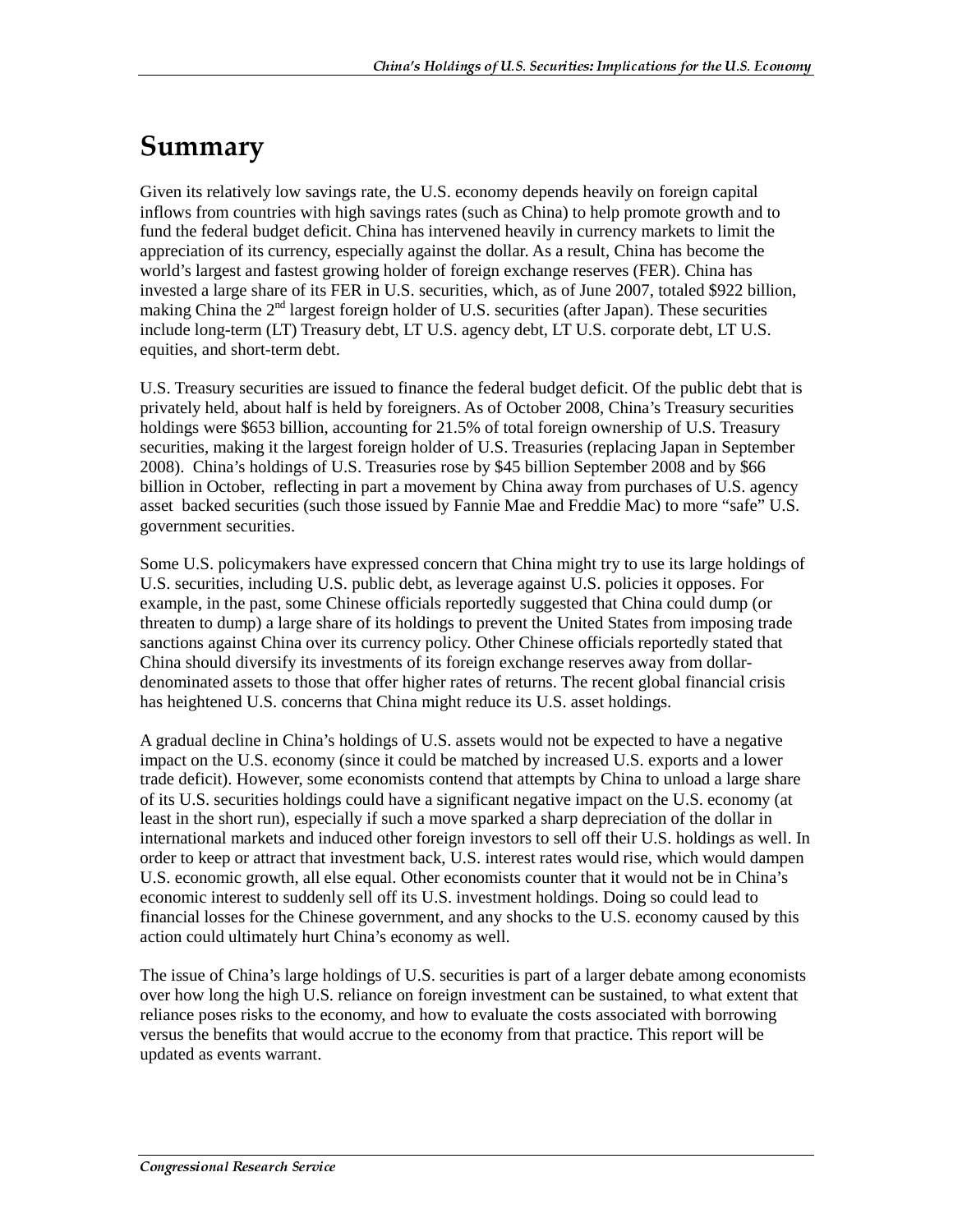### **Contents**

### **Figures**

#### **Tables**

| Table 2. Top 5 Holders of Foreign Exchange Reserves and Changes to Holdings From     |  |
|--------------------------------------------------------------------------------------|--|
|                                                                                      |  |
| Table 4. Major Foreign Holders of U.S. Treasury Securities: October 2007 and October |  |
|                                                                                      |  |

#### **Contacts**

|--|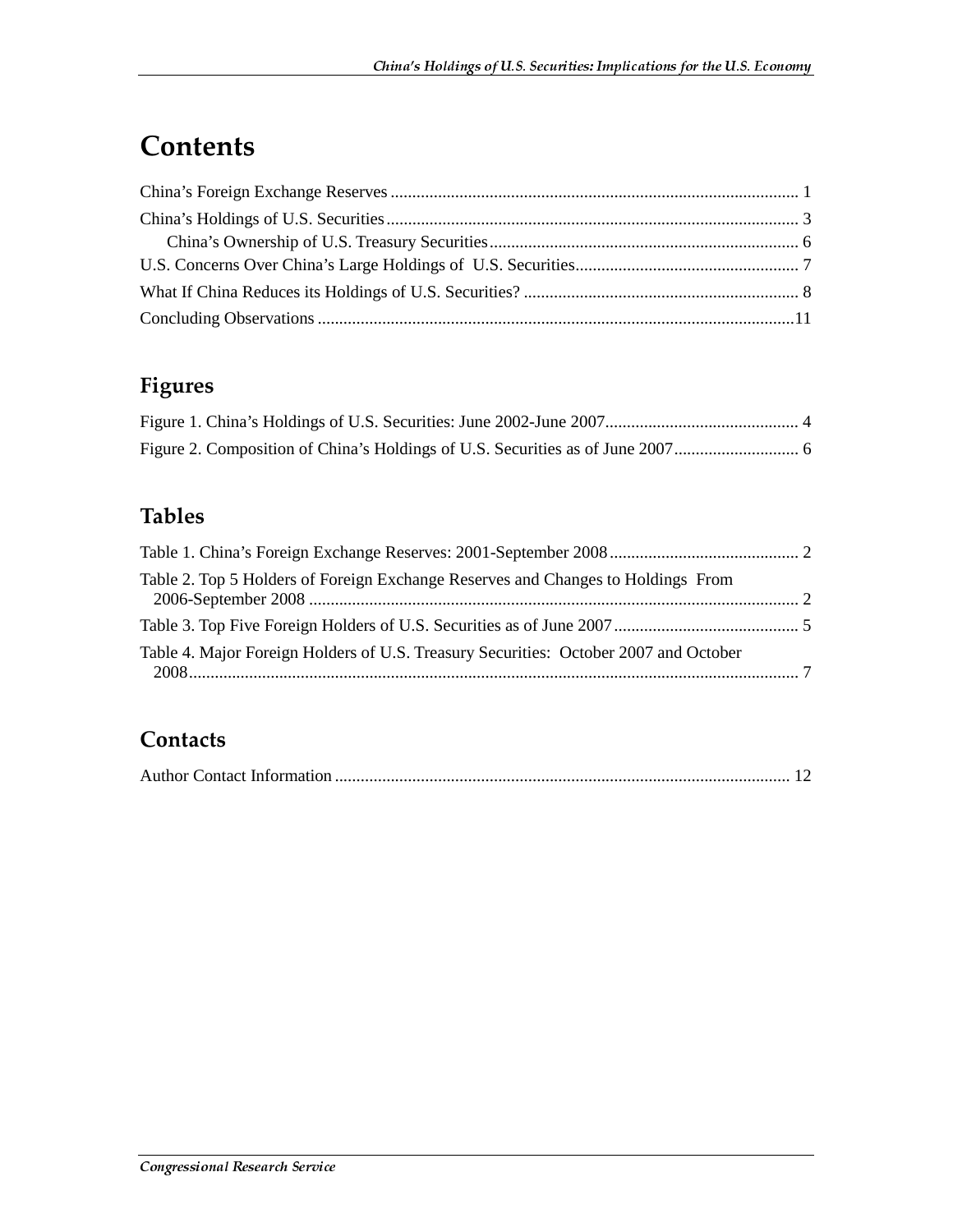ecause of its low savings rate, the United States borrows to finance the federal budget deficit and its capital needs in order to enjoy healthy economic growth. It therefore depends on countries with high savings rates, such as China, to invest some of its capital **B** deficit and its<br>depends on c<br>in the United States.

China's central bank is a major purchaser of U.S. assets, largely because of its exchange rate policy. In order to mitigate the yuan's appreciation against the dollar, China's central bank must purchase U.S. dollars.<sup>1</sup> This has led China to amass a huge level of foreign exchange reserves (FER); these totaled \$1.9 trillion as of September 2008. Rather than hold dollars, which earn no interest, the Chinese central government has converted some level of its FER holdings into financial securities. Since foreign exchange holdings facilitate trade and prevent speculation against their currency, the central bank also holds securities from other foreign countries. The United States is a major destination of China's overseas investment. China is the second largest holder of U.S. securities, which include U.S. Treasury securities that are used to finance the federal budget deficit. Some U.S. policymakers have expressed concern that China's large holdings of U.S. securities may pose a risk to the U.S. economy should China stop purchasing those securities or attempt to divest itself of a large share of its holdings. In addition, China's FER are expected to continue to grow rapidly in the near future, potentially continuing (and possibly increasing) China's role as a major buyer of U.S. securities.

The recent financial crisis in the United States and the Administration's proposed plans to purchase troubled assets is expected to cost the government hundreds of billions of dollars, at least initially. This will require a substantial level of new government borrowing, some of which will likely be financed by foreign investors. China could be a major purchaser of new U.S. government debt.

This report examines the importance to the U.S. economy of China's investment in U.S. securities, as well as U.S. concerns over the possibility that China might unload a large share of those holdings, the likelihood that this would occur, and the potential implications such action could have for the U.S. economy. The report concludes that a large sell-off of Chinese Treasury securities holdings could negatively affect the U.S. economy, at least in the short-run. As a result, such a move could diminish U.S. demand for Chinese products and thus could lower China's economic growth as well. The issue of China's large holdings of U.S. securities is part of a broader question that has been raised by many economists: What are the implications of the heavy U.S. reliance on foreign investment to maintain healthy economic growth and to finance the budget deficit?<sup>2</sup>

### China's Foreign Exchange Reserves

As indicated in **Table 1**, China's foreign exchange reserves have increased sharply in recent years, both in absolute terms and as a percent of gross domestic product (GDP). These rose from

<sup>&</sup>lt;sup>1</sup> China's accumulation of foreign exchange reserves has also occurred because of large annual current account trade surpluses, high levels of foreign direct investment in China, and inflows of "hot money" from overseas investors who anticipate that the Chinese government will appreciate the yuan in the near future. For additional information, see CRS Report RL32165, *China's Currency: Economic Issues and Options for U.S. Trade Policy*, by Wayne M. Morrison and Marc Labonte.

<sup>2</sup> For a discussion of the implications of a possible global sell-off of U.S. securities, see CRS Report RL34319, *Foreign Ownership of U.S. Financial Assets: Implications of a Withdrawal*, by James K. Jackson.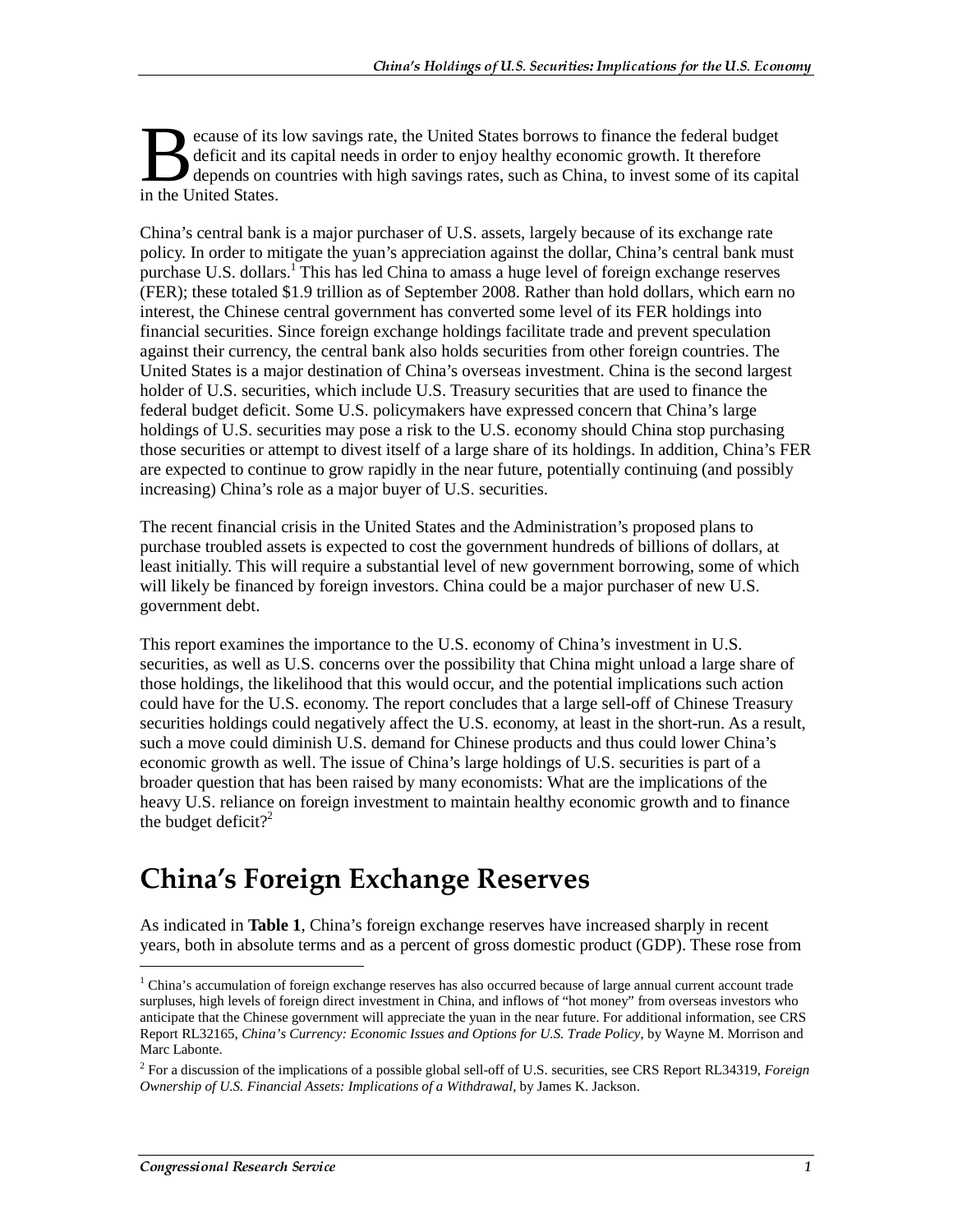\$216 billion in 2001 to \$1,528 billion in 2007 (and hit \$1,906 billion as of September 2008). China's reserves as a percent of GDP grew from 18.1% in 2001 to 47.1% in 2007 – an unusually high level for a large economy.

| Year                                                                                                                                                                                                                                                                                          | <b>Billions of U.S. Dollars</b>                |               | As a % of Chinese GDP                                                                           |                                        |  |  |  |
|-----------------------------------------------------------------------------------------------------------------------------------------------------------------------------------------------------------------------------------------------------------------------------------------------|------------------------------------------------|---------------|-------------------------------------------------------------------------------------------------|----------------------------------------|--|--|--|
| 2001                                                                                                                                                                                                                                                                                          | 215.6                                          |               | 8                                                                                               |                                        |  |  |  |
| 2002                                                                                                                                                                                                                                                                                          | 291.1                                          |               | 22.1                                                                                            |                                        |  |  |  |
| 2003                                                                                                                                                                                                                                                                                          | 403.3<br>28.1                                  |               |                                                                                                 |                                        |  |  |  |
| 2004                                                                                                                                                                                                                                                                                          | 609.9                                          |               | 31.5                                                                                            |                                        |  |  |  |
| 2005                                                                                                                                                                                                                                                                                          | 818.9                                          |               | 35.5                                                                                            |                                        |  |  |  |
| 2006                                                                                                                                                                                                                                                                                          | 1,068.5                                        |               | 38.6                                                                                            |                                        |  |  |  |
| 2007                                                                                                                                                                                                                                                                                          | 1,528.2                                        |               | 47.1                                                                                            |                                        |  |  |  |
| September 2008                                                                                                                                                                                                                                                                                | 1,905.6                                        |               | N.A.                                                                                            |                                        |  |  |  |
|                                                                                                                                                                                                                                                                                               |                                                |               | Source: International Monetary Fund (IMF) and Chinese State Administration of Foreign Exchange. |                                        |  |  |  |
|                                                                                                                                                                                                                                                                                               | Note: Year-end values (except for 2008).       |               |                                                                                                 |                                        |  |  |  |
| other four major holders – Japan, Russia, India, and Taiwan. <sup>3</sup> According to the IMF, as of<br>December 2007, China accounted for 23.9% of the world's FER. <sup>4</sup><br>Table 2. Top 5 Holders of Foreign Exchange Reserves and Changes to Holdings<br>From 2006-September 2008 |                                                |               |                                                                                                 |                                        |  |  |  |
|                                                                                                                                                                                                                                                                                               | Country<br>Reserves (billions of U.S. dollars) |               |                                                                                                 |                                        |  |  |  |
|                                                                                                                                                                                                                                                                                               | 2006 Year End                                  | 2007 Year End | September 2008                                                                                  | Dollar Change: 2006-<br>September 2008 |  |  |  |
| China                                                                                                                                                                                                                                                                                         | 1,068.5                                        | 1,528.2       | 1,905.6                                                                                         | 837.1                                  |  |  |  |
| Japan                                                                                                                                                                                                                                                                                         | 879.7                                          | 948.4         | 969.2                                                                                           | 89.5                                   |  |  |  |
| <b>Russian Federation</b>                                                                                                                                                                                                                                                                     | 295.3                                          | 386.2         | 402.3                                                                                           | 107.0                                  |  |  |  |
| India                                                                                                                                                                                                                                                                                         | 170.2                                          | 266.6         | 2773                                                                                            | 107.1                                  |  |  |  |
| Taiwan                                                                                                                                                                                                                                                                                        | 266.1                                          | 270.0         | 281.1                                                                                           | 15.0                                   |  |  |  |
| Sources: EIU Database, IMF International Financial Statistics, and Central Bank of the Republic of China<br>(Taiwan).<br>Note: Ranked according to total holdings as of September 2008.                                                                                                       |                                                |               |                                                                                                 |                                        |  |  |  |

Table 1. China's Foreign Exchange Reserves: 2001-September 2008

| Table 2. Top 5 Holders of Foreign Exchange Reserves and Changes to Holdings |
|-----------------------------------------------------------------------------|
| From 2006-September 2008                                                    |

|                                | Source: International Monetary Fund (IMF) and Chinese State Administration of Foreign Exchange.<br>Note: Year-end values (except for 2008). |                          |                                     |                                                                                                                                                                                                     |
|--------------------------------|---------------------------------------------------------------------------------------------------------------------------------------------|--------------------------|-------------------------------------|-----------------------------------------------------------------------------------------------------------------------------------------------------------------------------------------------------|
|                                |                                                                                                                                             |                          |                                     | A listing of the world's top five holders of FER as of September 2008 is shown in Table 2. Not<br>only was China by far the world's largest FER holder, its accumulation of additional reserves     |
|                                | December 2007, China accounted for 23.9% of the world's FER. <sup>4</sup>                                                                   |                          |                                     | from 2006-September 2008 (\$830 billion) was larger than the combined FER increases of the<br>other four major holders - Japan, Russia, India, and Taiwan. <sup>3</sup> According to the IMF, as of |
|                                |                                                                                                                                             |                          |                                     | Table 2. Top 5 Holders of Foreign Exchange Reserves and Changes to Holdings                                                                                                                         |
| Country                        |                                                                                                                                             | From 2006-September 2008 | Reserves (billions of U.S. dollars) |                                                                                                                                                                                                     |
|                                | 2006 Year End                                                                                                                               | 2007 Year End            | September 2008                      | Dollar Change: 2006-<br>September 2008                                                                                                                                                              |
| China<br>Japan                 | 1,068.5<br>879.7                                                                                                                            | 1,528.2<br>9484          | 1,905.6<br>969.2                    | 837.1<br>89.5                                                                                                                                                                                       |
| Russian Federation<br>India    | 295.3<br>170.2                                                                                                                              | 386.2<br>266.6           | 402.3<br>277.3                      | 107.0<br>107.1                                                                                                                                                                                      |
| Taiwan                         | 266.1                                                                                                                                       | 270.0                    | 281.1                               | 15.0<br>Sources: EIU Database, IMF International Financial Statistics, and Central Bank of the Republic of China                                                                                    |
| (Taiwan).                      | Note: Ranked according to total holdings as of September 2008.                                                                              |                          |                                     |                                                                                                                                                                                                     |
|                                | $^3$ China overtook Japan in 2006 to become the world's largest holder of FER.                                                              |                          |                                     |                                                                                                                                                                                                     |
| dollar-denominated assets.     |                                                                                                                                             |                          |                                     | $4$ Total reserves for all countries in 2007 were estimated at \$6,390 billion. Worldwide, 41% of reserves were held in                                                                             |
|                                |                                                                                                                                             |                          |                                     |                                                                                                                                                                                                     |
| Congressional Research Service |                                                                                                                                             |                          |                                     | $\overline{2}$                                                                                                                                                                                      |
|                                |                                                                                                                                             |                          |                                     |                                                                                                                                                                                                     |
|                                |                                                                                                                                             |                          |                                     |                                                                                                                                                                                                     |
|                                |                                                                                                                                             |                          |                                     |                                                                                                                                                                                                     |
|                                |                                                                                                                                             |                          |                                     |                                                                                                                                                                                                     |
|                                |                                                                                                                                             |                          |                                     |                                                                                                                                                                                                     |
|                                |                                                                                                                                             |                          |                                     |                                                                                                                                                                                                     |
|                                |                                                                                                                                             |                          |                                     |                                                                                                                                                                                                     |
|                                |                                                                                                                                             |                          |                                     |                                                                                                                                                                                                     |
|                                |                                                                                                                                             |                          |                                     |                                                                                                                                                                                                     |
|                                |                                                                                                                                             |                          |                                     |                                                                                                                                                                                                     |
|                                |                                                                                                                                             |                          |                                     |                                                                                                                                                                                                     |
|                                |                                                                                                                                             |                          |                                     |                                                                                                                                                                                                     |
|                                |                                                                                                                                             |                          |                                     |                                                                                                                                                                                                     |
|                                |                                                                                                                                             |                          |                                     |                                                                                                                                                                                                     |
|                                |                                                                                                                                             |                          |                                     |                                                                                                                                                                                                     |
|                                |                                                                                                                                             |                          |                                     |                                                                                                                                                                                                     |
|                                |                                                                                                                                             |                          |                                     |                                                                                                                                                                                                     |
|                                |                                                                                                                                             |                          |                                     |                                                                                                                                                                                                     |
|                                |                                                                                                                                             |                          |                                     |                                                                                                                                                                                                     |
|                                |                                                                                                                                             |                          |                                     |                                                                                                                                                                                                     |
|                                |                                                                                                                                             |                          |                                     |                                                                                                                                                                                                     |
|                                |                                                                                                                                             |                          |                                     |                                                                                                                                                                                                     |
|                                |                                                                                                                                             |                          |                                     |                                                                                                                                                                                                     |
|                                |                                                                                                                                             |                          |                                     |                                                                                                                                                                                                     |
|                                |                                                                                                                                             |                          |                                     |                                                                                                                                                                                                     |
|                                |                                                                                                                                             |                          |                                     |                                                                                                                                                                                                     |
|                                |                                                                                                                                             |                          |                                     |                                                                                                                                                                                                     |
|                                |                                                                                                                                             |                          |                                     |                                                                                                                                                                                                     |
|                                |                                                                                                                                             |                          |                                     |                                                                                                                                                                                                     |
|                                |                                                                                                                                             |                          |                                     |                                                                                                                                                                                                     |
|                                |                                                                                                                                             |                          |                                     |                                                                                                                                                                                                     |
|                                |                                                                                                                                             |                          |                                     |                                                                                                                                                                                                     |
|                                |                                                                                                                                             |                          |                                     |                                                                                                                                                                                                     |
|                                |                                                                                                                                             |                          |                                     |                                                                                                                                                                                                     |
|                                |                                                                                                                                             |                          |                                     |                                                                                                                                                                                                     |
|                                |                                                                                                                                             |                          |                                     |                                                                                                                                                                                                     |
|                                |                                                                                                                                             |                          |                                     |                                                                                                                                                                                                     |
|                                |                                                                                                                                             |                          |                                     |                                                                                                                                                                                                     |
|                                |                                                                                                                                             |                          |                                     |                                                                                                                                                                                                     |
|                                |                                                                                                                                             |                          |                                     |                                                                                                                                                                                                     |
|                                |                                                                                                                                             |                          |                                     |                                                                                                                                                                                                     |
|                                |                                                                                                                                             |                          |                                     |                                                                                                                                                                                                     |
|                                |                                                                                                                                             |                          |                                     |                                                                                                                                                                                                     |
|                                |                                                                                                                                             |                          |                                     |                                                                                                                                                                                                     |
|                                |                                                                                                                                             |                          |                                     |                                                                                                                                                                                                     |
|                                |                                                                                                                                             |                          |                                     |                                                                                                                                                                                                     |
|                                |                                                                                                                                             |                          |                                     |                                                                                                                                                                                                     |
|                                |                                                                                                                                             |                          |                                     |                                                                                                                                                                                                     |
|                                |                                                                                                                                             |                          |                                     |                                                                                                                                                                                                     |
|                                |                                                                                                                                             |                          |                                     |                                                                                                                                                                                                     |
|                                |                                                                                                                                             |                          |                                     |                                                                                                                                                                                                     |
|                                |                                                                                                                                             |                          |                                     |                                                                                                                                                                                                     |
|                                |                                                                                                                                             |                          |                                     |                                                                                                                                                                                                     |
|                                |                                                                                                                                             |                          |                                     |                                                                                                                                                                                                     |
|                                |                                                                                                                                             |                          |                                     |                                                                                                                                                                                                     |
|                                |                                                                                                                                             |                          |                                     |                                                                                                                                                                                                     |

<sup>&</sup>lt;sup>3</sup> China overtook Japan in 2006 to become the world's largest holder of FER.

Taiwan 266.1 270.0 281.1 15.0<br> **Sources:** EIU Database, IMF International Financial Statistics, and Central Bank of the Republic of<br>
(Taiwan).<br> **Note:** Ranked according to total holdings as of September 2008.<br>
<sup>3</sup> China ov Sources: EIU Database, IMF International Financial Statistics, and Central Bank of the Republic of (Taiwan).<br>
Note: Ranked according to total holdings as of September 2008.<br>
<sup>3</sup> China overtook Japan in 2006 to become the w (Taiwan).<br> **Note:** Ranked according to total holdings as of September 2008.<br> **INTER INTER INTER INTERNATION**<br>
In a overtook Japan in 2006 to become the world's largest holder of FER.<br>
In reserves for all countries in 2007 Note: Ra<br>
ma overtod<br>
ma overtod<br>
al reserves<br>
r-denomin<br>
gressiona Note that the according to the thermal according to the present of the serves for all countries in 2007 were estimated at \$6,390 billion-denominated assets. 4 Total reserves for all countries in 2007 were estimated at \$6,390 billion. Worldwide, 41% of reserves were held in dollar-denominated assets.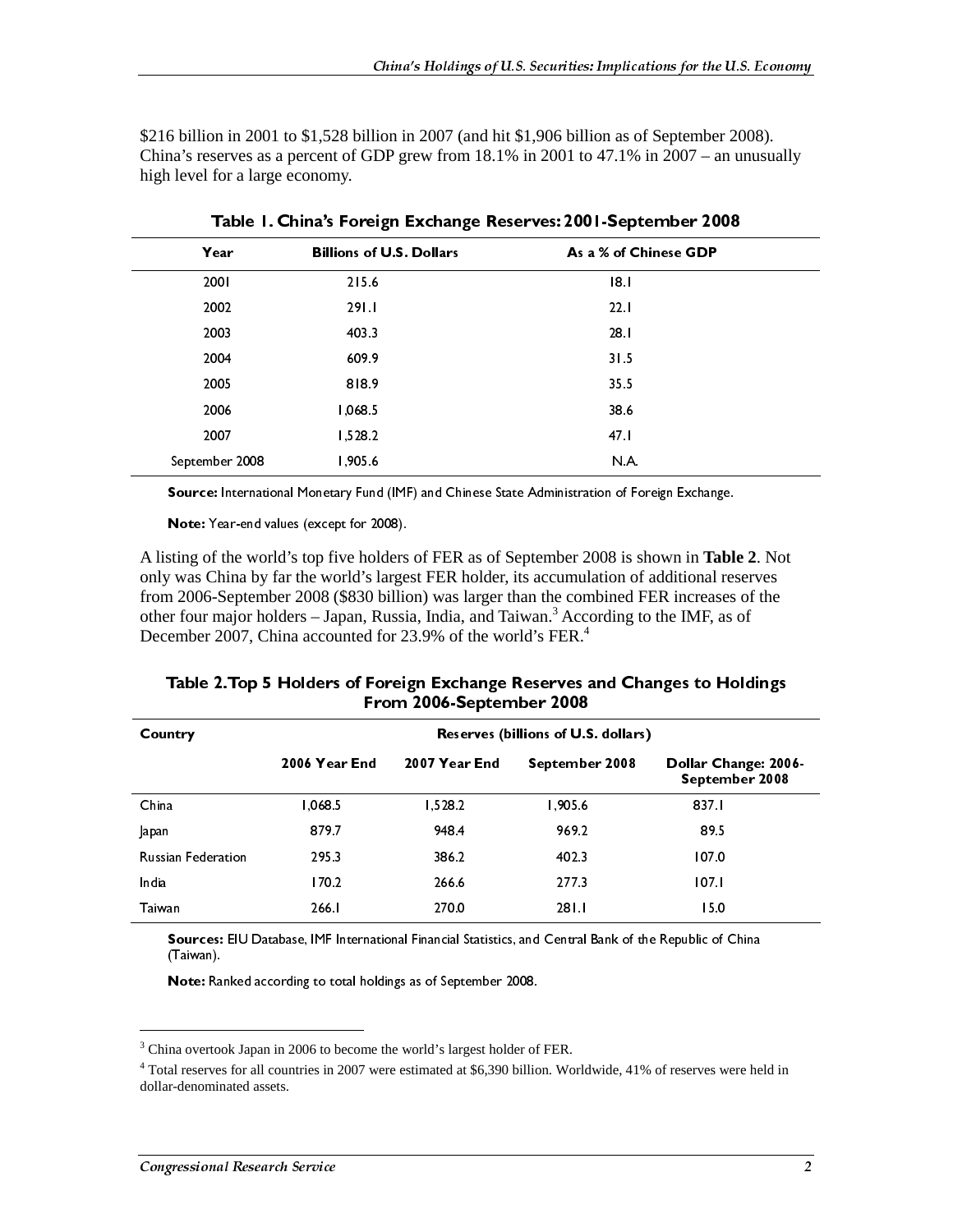### China's Holdings of U.S. Securities $^5$

China's central bank is a major purchaser of U.S. financial securities because of its exchange rate policy. In order to mitigate the yuan's appreciation against the dollar, the central bank must purchase dollars. Rather than hold dollars, which earn no interest, the Chinese central government has converted some level of its foreign exchange holdings into financial securities. Since foreign exchange holdings facilitate trade and prevent speculation against their currency, the central bank also holds securities from other foreign countries.

There are no official estimates of what share of China's foreign reserves are held in dollardenominated assets (assets that were bought with dollars and are cashed in dollars), but the Treasury Department conducts an annual survey of foreign portfolio holdings of U.S. securities by country, and reports data for the previous year as of the end of June.<sup>6</sup> The report does not distinguish between government and private holdings of U.S. securities. U.S. securities include long-term (LT) U.S. Treasury securities, LT U.S. government agency securities,<sup>7</sup> LT corporate securities (some of which are asset-backed), equities (such as stocks), and short-term debt.<sup>8</sup> According to the latest Treasury survey (released in April 2008), China's total holdings of U.S. securities of \$927 billion at the end of June 2007 were more than triple its holdings in 2003 (see Figure 1).<sup>9</sup> From June 2006 to June 2007, China's U.S. securities holdings grew by \$223 billion (or 32%), far more than any other country's.10 At the current rate, China could become the largest foreign holder of U.S. securities in a year or two.

 $\overline{a}$ 

<sup>5</sup> For additional information on foreign ownership of U.S. securities, see CRS Report RL32462, *Foreign Investment in U.S. Securities*, by James K. Jackson.

<sup>&</sup>lt;sup>6</sup> Note, Treasury's annual survey does not include data on foreign direct investment (FDI) in the United States, which measures foreign ownership or investment in U.S. businesses. China's total FDI in the U.S. at the end of 2006 was \$554 million (on a historical cost basis), according the U.S. Bureau of Economic Analysis. Since these types of assets cannot be liquidated rapidly, they are not included in this report.

<sup>&</sup>lt;sup>7</sup> Agency securities include both federal agencies and government-sponsored enterprises created by Congress (e.g., Fannie Mae and Freddie Mac) to provide credit to key sectors of the economy. Some of these securities are backed by assets (such as home mortgages).

<sup>&</sup>lt;sup>8</sup> LT securities are those with no stated maturity date (such as equities) or with an original term to maturity date of more than one year. Short-term debt includes U.S. Treasury securities, agency securities, and corporate securities with a maturity date of less than one year.

<sup>&</sup>lt;sup>9</sup> Data on China's holdings of U.S. securities exclude holdings by Hong Kong (which totaled \$137.8 billion as of June 2007) and Macao (\$2.0 billion). These entities, though part of China, are reported separately by Treasury.

<sup>10</sup> In comparison, Japan's holdings grew by only \$91 billion. U.S. Treasury, *Report on Foreign Portfolio Holdings of U.S. Securities as of June 30, 2007*, April 2008, p. 11-12.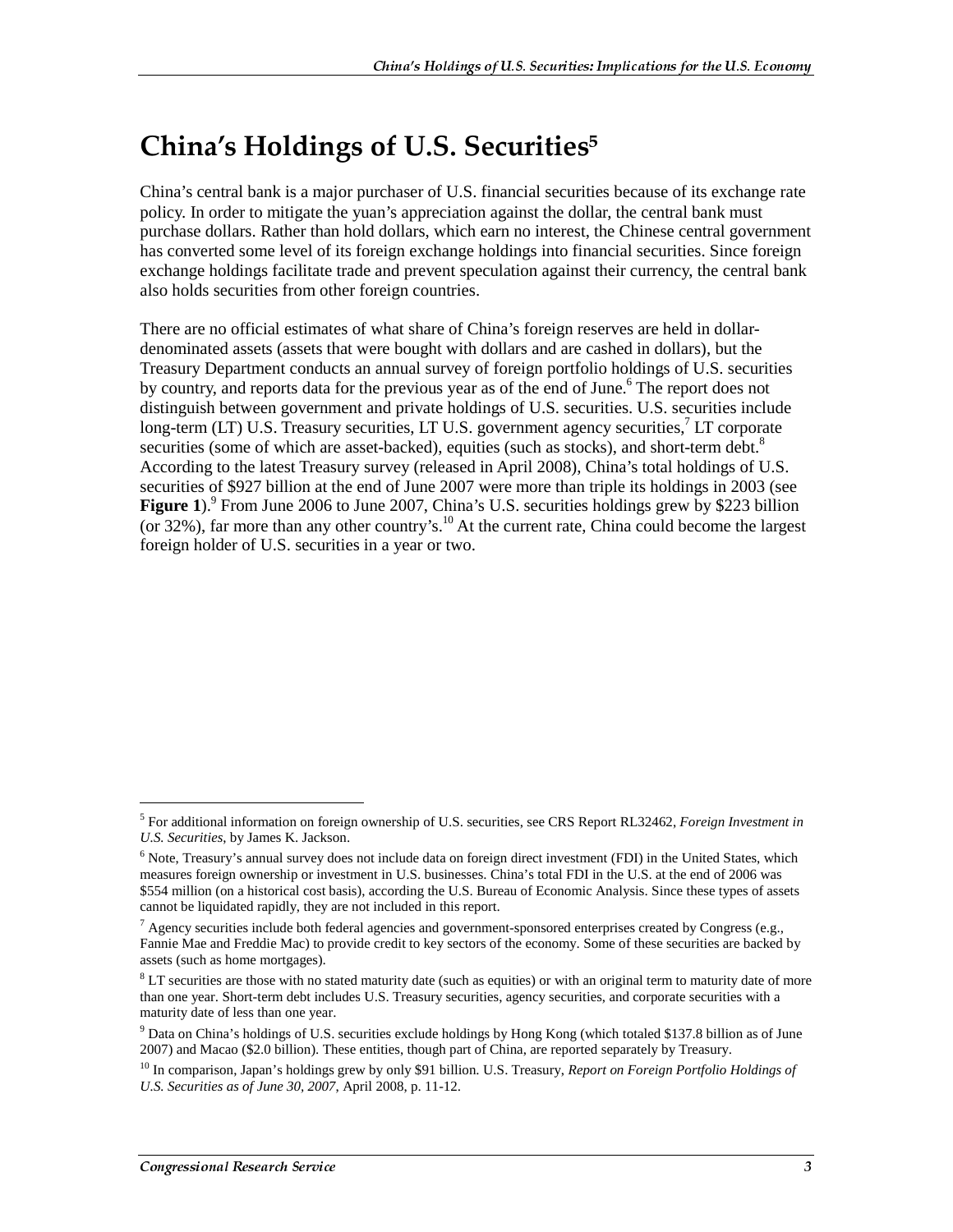

Figure 1. China's Holdings of U.S. Securities: June 2002-June 2007 **\$billions**

As indicated in **Table 3**, China was the second largest foreign holder of U.S. securities, after Japan.<sup>11</sup> China's main holdings were in LT Treasury securities and LT government agency securities (see **Figure 1**).<sup>12</sup> This likely indicates that a large share of China's holdings of U.S. securities are controlled by the Chinese government and that it has been pursuing a relatively low-risk investment strategy. In contrast, most of the United Kingdom's securities holdings were in corporate debt and equities. China's holdings of U.S. securities accounted for 9.4% of total foreign holdings of U.S. securities as of June 2007.

Although the Chinese government does not make public the dollar composition of its foreign exchange holdings, many analysts estimate this level to be around  $70\%$ <sup>13</sup> If this figure is correct, China's holdings of U.S. securities may have reached \$1.3 trillion as of September 2008.

 $\overline{a}$ 

Source: U.S. Treasury Department.

 $11$  According to the Treasury Department, data on foreign holdings of U.S. securities should be treated with caution, due to the difficulty in obtaining accurate information on the *actual* foreign owners of U.S. securities. For example, chains of foreign financial intermediaries may be involved in the custody or management of these securities.

<sup>&</sup>lt;sup>12</sup> China was the largest foreign holder of LT U.S. agency securities, accounting for 29% of total foreign holdings of these type of securities.

<sup>&</sup>lt;sup>13</sup> See testimony of Brad Setser, Senior Economist, Roubini Global Economics and Research Associate, Global Economic Governance Programme, University College, Oxford, before the House Budget Committee, *Foreign Holdings of U.S. Debt: Is our Economy Vulnerable*?, June 26, 2007, p. 11. In addition, the *People's Daily Online* (August 28, 2006) estimated China's dollar holdings to total FER at 70%. A rough estimate can be made by taking the value of China's holdings of U.S. securities (\$922 billion at the end of June 2007) and dividing it by China's foreign exchange reserves (\$1,333 billion at the end of June 2007), which would equal 69.2%.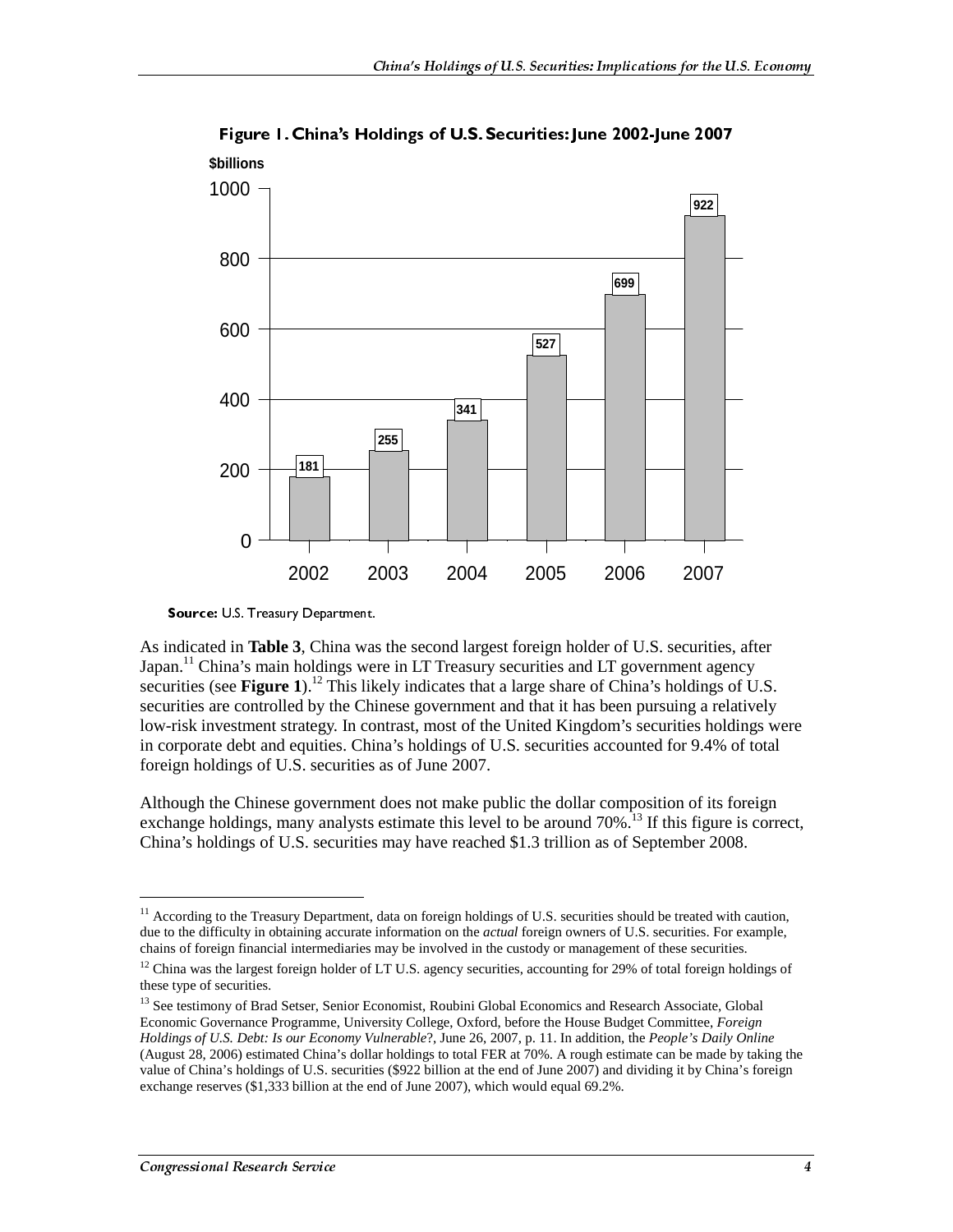It is not clear to what extent China's investments have gone into U.S. sub-prime mortgage securities, but they are likely to be small relative to their total investments. As seen in **Table 3**, China has invested \$376 billion in long-term agency securities, most—but not all—of which is likely to be debt issued by Fannie Mae and Freddie Mac. *The South China Morning Post* (September 25, 2008) estimated that Chinese banks held \$9.8 billion in U.S. sub-prime loans at the end of 2007 and \$25 billion in Fannie Mae and Freddie Mac securities as of June 30, 2008. Whatever risk China faced from its holdings of Freddie Mac and Fannie Mae mortgage-backed securities was greatly reduced in September 2008 when these two institutions were placed in conservatorship by the Federal Government and thus have government backing. The Bank of China (one of China's largest state-owned commercial banks) reportedly had the largest exposures to U.S. sub-prime mortgage-backed securities among any banks in Asia when the financial crisis began. However, it reported that holdings of such securities as a share of its total investment securities portfolio were reduced from 3.5% in March 2008 to 1.4% in October 2008.14

|                                                                                | Total         | LT<br>Treasury | (A nillious)<br>LT<br>Government<br>Agency                                                                                                                                                                            | LT<br>Corporate                                   | Equity       | Short<br><b>Term</b> |
|--------------------------------------------------------------------------------|---------------|----------------|-----------------------------------------------------------------------------------------------------------------------------------------------------------------------------------------------------------------------|---------------------------------------------------|--------------|----------------------|
| Japan<br>China                                                                 | I, I97<br>922 | 553<br>467     | 229<br>376                                                                                                                                                                                                            | 119<br>${\bf 28}$                                 | 220<br>29    | 76<br>23             |
| United Kingdom<br>Cayman Islands                                               | 921<br>740    | 43<br>23       | ${\bf 28}$<br>52                                                                                                                                                                                                      | 405<br>347                                        | 421<br>279   | 24<br>38             |
| Luxembourg<br>World Total                                                      | 703<br>9,772  | 45<br>1,965    | 39<br>1,305                                                                                                                                                                                                           | 340<br>2,737                                      | 233<br>3,130 | 44<br>635            |
| <b>China's Holdings</b><br>as a % of World                                     |               |                |                                                                                                                                                                                                                       |                                                   |              |                      |
| Total<br>2008, p. 8.                                                           | 9.4           | 23.8           | 28.8<br>Source: U.S. Treasury Department, Report on Foreign Portfolio Holdings of U.S. Securities as of June 30, 2007, April                                                                                          | $\boldsymbol{\mathsf{I}}.\boldsymbol{\mathsf{0}}$ | 0.9          | 3.6                  |
|                                                                                |               |                | Note: LT securities are those with no stated maturity date (such as equities) or with an original term to<br>maturity date of more than one year. Short term securities have a maturity period of less than one year. |                                                   |              |                      |
|                                                                                |               |                |                                                                                                                                                                                                                       |                                                   |              |                      |
|                                                                                |               |                |                                                                                                                                                                                                                       |                                                   |              |                      |
|                                                                                |               |                |                                                                                                                                                                                                                       |                                                   |              |                      |
|                                                                                |               |                |                                                                                                                                                                                                                       |                                                   |              |                      |
| $^{14}$ The Bank of China either reduced its holdings or wrote off the losses. |               |                |                                                                                                                                                                                                                       |                                                   |              |                      |
| <b>Congressional Research Service</b>                                          |               |                |                                                                                                                                                                                                                       |                                                   |              | $\sqrt{5}$           |
|                                                                                |               |                |                                                                                                                                                                                                                       |                                                   |              |                      |
|                                                                                |               |                |                                                                                                                                                                                                                       |                                                   |              |                      |
|                                                                                |               |                |                                                                                                                                                                                                                       |                                                   |              |                      |
|                                                                                |               |                |                                                                                                                                                                                                                       |                                                   |              |                      |
|                                                                                |               |                |                                                                                                                                                                                                                       |                                                   |              |                      |
|                                                                                |               |                |                                                                                                                                                                                                                       |                                                   |              |                      |
|                                                                                |               |                |                                                                                                                                                                                                                       |                                                   |              |                      |
|                                                                                |               |                |                                                                                                                                                                                                                       |                                                   |              |                      |
|                                                                                |               |                |                                                                                                                                                                                                                       |                                                   |              |                      |
|                                                                                |               |                |                                                                                                                                                                                                                       |                                                   |              |                      |
|                                                                                |               |                |                                                                                                                                                                                                                       |                                                   |              |                      |
|                                                                                |               |                |                                                                                                                                                                                                                       |                                                   |              |                      |
|                                                                                |               |                |                                                                                                                                                                                                                       |                                                   |              |                      |
|                                                                                |               |                |                                                                                                                                                                                                                       |                                                   |              |                      |
|                                                                                |               |                |                                                                                                                                                                                                                       |                                                   |              |                      |
|                                                                                |               |                |                                                                                                                                                                                                                       |                                                   |              |                      |
|                                                                                |               |                |                                                                                                                                                                                                                       |                                                   |              |                      |
|                                                                                |               |                |                                                                                                                                                                                                                       |                                                   |              |                      |
|                                                                                |               |                |                                                                                                                                                                                                                       |                                                   |              |                      |
|                                                                                |               |                |                                                                                                                                                                                                                       |                                                   |              |                      |
|                                                                                |               |                |                                                                                                                                                                                                                       |                                                   |              |                      |
|                                                                                |               |                |                                                                                                                                                                                                                       |                                                   |              |                      |
|                                                                                |               |                |                                                                                                                                                                                                                       |                                                   |              |                      |
|                                                                                |               |                |                                                                                                                                                                                                                       |                                                   |              |                      |
|                                                                                |               |                |                                                                                                                                                                                                                       |                                                   |              |                      |
|                                                                                |               |                |                                                                                                                                                                                                                       |                                                   |              |                      |
|                                                                                |               |                |                                                                                                                                                                                                                       |                                                   |              |                      |
|                                                                                |               |                |                                                                                                                                                                                                                       |                                                   |              |                      |
|                                                                                |               |                |                                                                                                                                                                                                                       |                                                   |              |                      |
|                                                                                |               |                |                                                                                                                                                                                                                       |                                                   |              |                      |
|                                                                                |               |                |                                                                                                                                                                                                                       |                                                   |              |                      |
|                                                                                |               |                |                                                                                                                                                                                                                       |                                                   |              |                      |
|                                                                                |               |                |                                                                                                                                                                                                                       |                                                   |              |                      |
|                                                                                |               |                |                                                                                                                                                                                                                       |                                                   |              |                      |
|                                                                                |               |                |                                                                                                                                                                                                                       |                                                   |              |                      |
|                                                                                |               |                |                                                                                                                                                                                                                       |                                                   |              |                      |
|                                                                                |               |                |                                                                                                                                                                                                                       |                                                   |              |                      |
|                                                                                |               |                |                                                                                                                                                                                                                       |                                                   |              |                      |
|                                                                                |               |                |                                                                                                                                                                                                                       |                                                   |              |                      |
|                                                                                |               |                |                                                                                                                                                                                                                       |                                                   |              |                      |
|                                                                                |               |                |                                                                                                                                                                                                                       |                                                   |              |                      |
|                                                                                |               |                |                                                                                                                                                                                                                       |                                                   |              |                      |
|                                                                                |               |                |                                                                                                                                                                                                                       |                                                   |              |                      |
|                                                                                |               |                |                                                                                                                                                                                                                       |                                                   |              |                      |
|                                                                                |               |                |                                                                                                                                                                                                                       |                                                   |              |                      |
|                                                                                |               |                |                                                                                                                                                                                                                       |                                                   |              |                      |
|                                                                                |               |                |                                                                                                                                                                                                                       |                                                   |              |                      |
|                                                                                |               |                |                                                                                                                                                                                                                       |                                                   |              |                      |
|                                                                                |               |                |                                                                                                                                                                                                                       |                                                   |              |                      |
|                                                                                |               |                |                                                                                                                                                                                                                       |                                                   |              |                      |
|                                                                                |               |                |                                                                                                                                                                                                                       |                                                   |              |                      |

Table 3. Top Five Foreign Holders of U.S. Securities as of June 2007<br>(S billions)

maturity date of more than one year. Short term securities have a maturity period of more than one year.<br>The Bank of China either reduced its holdings or wrote off the losses.<br>The pressional Research Service  $14$  The Bank of China either reduced its holdings or wrote off the losses.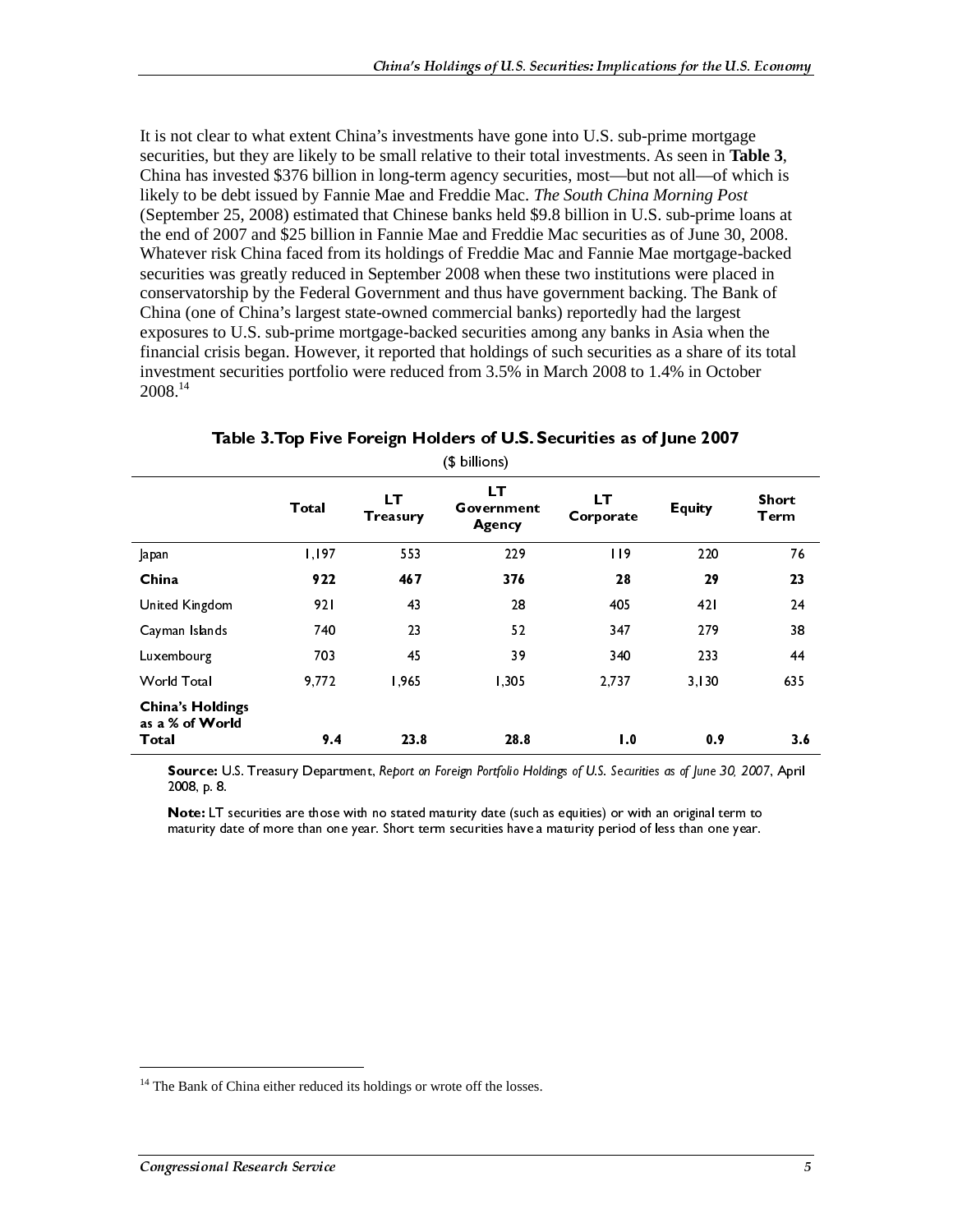

Figure 2. Composition of China's Holdings of U.S. Securities as of June 2007

Source: Department of Treasury.

Note: LT stands for long-term debt.

#### China's Ownership of U.S. Treasury Securities $^{\scriptscriptstyle 15}$

U.S. Treasury securities are the main vehicle the U.S. government uses to finance the federal debt, which totaled \$10.0 trillion at the end of September 2008. Of this amount, 47% was held by U.S. government trust funds and 53% was privately held. Of the total level of privately-held U.S. Treasury securities (\$5.3 trillion), foreigners owned 54% of the total (\$2.9 trillion).<sup>16</sup> China's holdings of U.S. Treasury securities holdings (as of September 2008) accounted for 11.0% of total private holdings (including foreign governments and citizens) of U.S. Treasury securities and 5.9% of total U.S. public debt securities (combined public and private).<sup>17</sup>

**Note:** LT stands for long-term deb<br> **ina's Ownership of** l<br>
Treasury securities are the n<br>
c which totaled \$10.0 trillion<br>
government trust funds and<br>
susry securities (\$5.3 trillion)<br>
lings of U.S. Treasury securities ( **Example 12** The Summin Conduction of **U**<br>
Treasury securities are the maintain and sumplement trust funds and 53<br>
sury securities (\$5.3 trillion), filings of U.S. Treasury securities<br>
ate holdings (including foreign<br>
6 o **Table 4** lists the top five major foreign holders of U.S. Treasury securities as of October 2008. China was the largest holder of U.S. Treasury Securities (overtaking Japan in September 2008) at \$653 billion (China was the  $7<sup>th</sup>$  largest holder in December 1997).<sup>18</sup> Over the past few years, China has become a major purchaser of Treasury securities. From December 2001 to October 2008, China's share of total foreign holdings of U.S. Treasury securities rose from 7.6% to 21.5%. From October 2007 to October 2008, China's holdings increased by \$193.8 billion (or 42.2%). On the other hand, Japan's holdings over the same period fell by \$16.2 billion (or 2.8%). During this period, China accounted for 26.1% of net new holdings of U.S. Treasury securities. China's purchases of U.S. Treasury securities were relatively large in September and October

 $\overline{a}$ 

<sup>15</sup> For a general discussion of foreign ownership of U.S. debt, see CRS Report RS22331, *Foreign Holdings of Federal Debt*, by Justin Murray and Marc Labonte.

<sup>16</sup> U.S. Treasury Department, Financial Management Service, *Ownership of Federal Securities*, available at http://www.fms.treas.gov/bulletin/index.html.

<sup>&</sup>lt;sup>17</sup> Although yields on U.S. Treasury securities are relatively low compared to other types of investment, they are also considered to be relatively low in risk. Thus they are viewed by many central banks to be a safe investment for their FER.

 $18$  Treasury constantly revises its estimates of foreign holdings of U.S. securities. Thus, data which compares historical Treasury data with current data should be viewed with caution.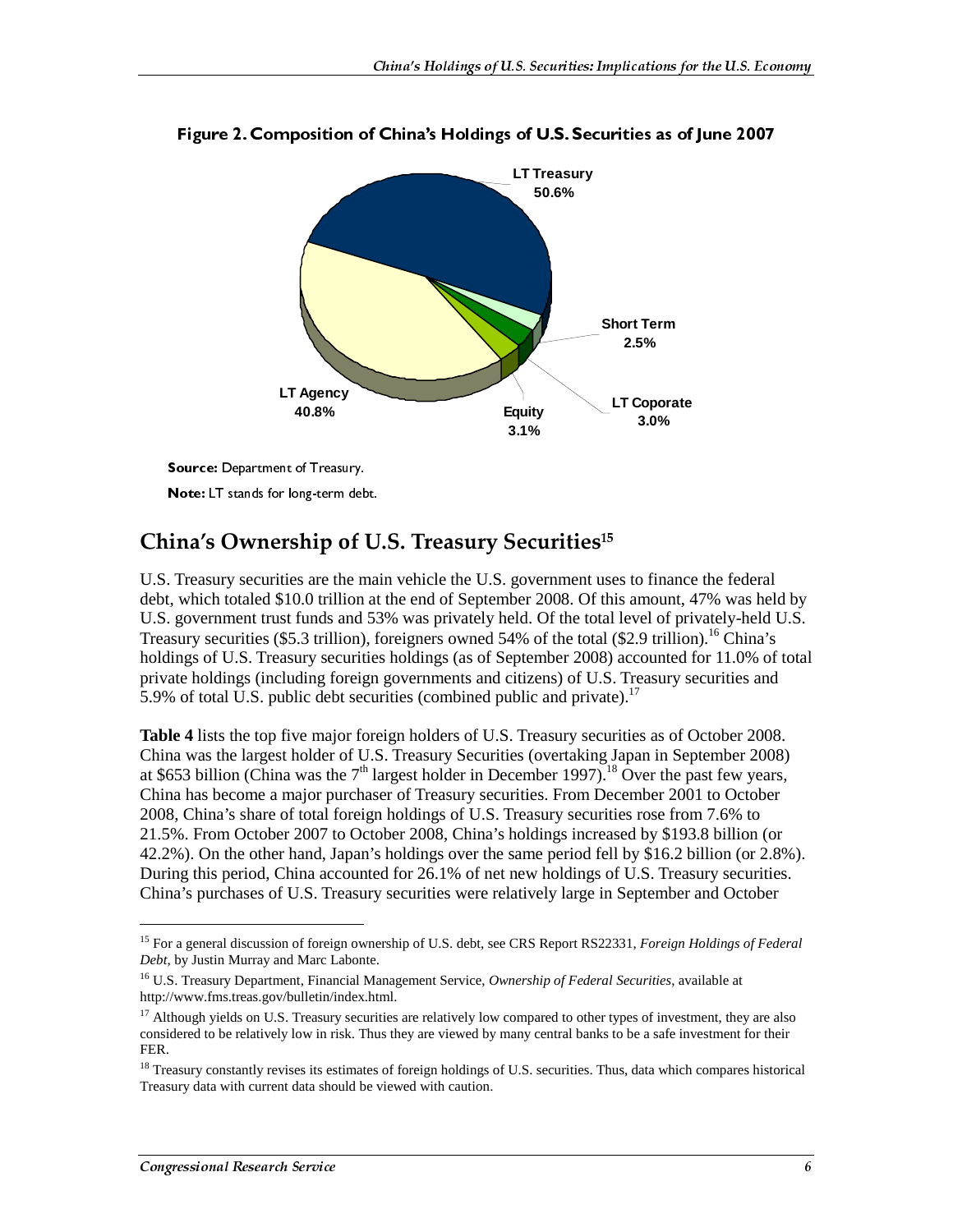2008, at \$44.6 billion and \$65.9 billion, respectively. This may in part reflect a movement by China (and other foreign investors) away from purchases of U.S. agency asset backed securities (such those issued by Fannie Mae and Freddie Mac) to more "safe" U.S. government securities.

| (\$ billions)                           |          |                 |                                                                       |                                                                                        |  |  |
|-----------------------------------------|----------|-----------------|-----------------------------------------------------------------------|----------------------------------------------------------------------------------------|--|--|
|                                         | Oct 2007 | <b>Oct 2008</b> | Oct 2007-Oct 2008<br>Change in the<br>Value of its<br><b>Holdings</b> | Holdings as a<br><b>Share of Total</b><br><b>Foreign Holdings</b><br>as of Oct2008 (%) |  |  |
| China                                   | 459.1    | 652.9           | 193.8                                                                 | 21.5                                                                                   |  |  |
| Japan                                   | 601.7    | 585.5           | $-16.2$                                                               | 19.2                                                                                   |  |  |
| United Kingdom                          | 155.0    | 360.2           | 205.2                                                                 | 11.8                                                                                   |  |  |
| Carribean<br><b>Banking Centers</b>     | 105.6    | 2195            | 113.9                                                                 | 7.2                                                                                    |  |  |
| Oil Exporters <sup>a</sup>              | 141.6    | 187.7           | 46.I                                                                  | 6.2                                                                                    |  |  |
| <b>Total Foreign</b><br><b>Holdings</b> | 2.299.2  | 3,042.7         | 743.5                                                                 | 100.0                                                                                  |  |  |

#### Table 4. Major Foreign Holders of U.S. Treasury Securities: October 2007 and October 2008

a. Oil exporters include Ecuador, Venezuela, Indonesia, Bahrain, Iran, Iraq, Kuwait, Oman, Qatar, Saudi Arabia, the United Arab Emirates, Algeria, Gabon, Libya, and Nigeria.

Note: \*Data are based on surveys which are done annually or biannually. A new survey may often significantly revise data of a previous survey. Thus, time series data should be viewed with caution.

### U.S. Concerns Over China's Large Holdings of U.S. Securities

Oct 2007 Oct 2008<br>
Oct 2008<br>
Oct 2008<br>
Dapan<br>
Dapan<br>
Dapan<br>
Dapan<br>
Dapan<br>
Of 1.7 585.5<br>
David Kingdom<br>
Sanking Centers<br>
Oli Exporters<br>
Oli Exporters<br>
Total Foreign<br>
Total Greeign<br>
And Oli exporters include Ecuator, Verlor Oct 2007-Oct 2008 Value of its<br>
Holdings<br>
193.8<br>
16.2<br>
16.2<br>
205.2<br>
113.9<br>
46.1<br>
743.5<br>
ecurities Holdings,<br>
rain, Iran, Iraq,<br>
743.5<br>
ecurities Holdings,<br>
rain, Iran, Iraq,<br>
ibya, and Niger<br>
ually. A new surved with caution<br> **e Holdi**<br>
e Holdings<br>
193.8<br>
193.8<br>
193.8<br>
193.8<br>
193.8<br>
16.2<br>
205.2<br>
113.9<br>
46.1<br>
743.5<br>
207.2<br>
113.9<br>
46.1<br>
743.5<br>
207.2<br>
113.9<br>
46.1<br>
743.5<br>
207.4<br>
200 Migoral Migoral Migoral Minimese gove<br>
200 Minnese gove<br>
2010<br>
2010<br>
2010<br>
2010 193.8<br>
193.8<br>
193.8<br>
193.9<br>
205.2<br>
113.9<br>
46.1<br>
743.5<br>
1743.5<br>
1743.5<br>
175<br>
179.8<br>
179.8<br>
179.9<br>
179.9<br>
179.9<br>
179.9<br>
179.9<br>
179.9<br>
179.9<br>
179.9<br>
179.9<br>
179.9<br>
179.9<br>
179.9<br>
179.9<br>
179.9<br>
179.9<br>
179.9<br>
179.9<br>
179.9<br>
179.9<br> Share of Total<br>
oreign Holding<br>
of Oct2008 (?<br>
21.5<br>
19.2<br>
11.8<br>
7.2<br>
6.2<br>
100.0<br>
er 15, 2008.<br>
Oman, Qatar,<br>
ften significantly<br> **Of**<br>
S. securities,<br>
against the<br>
ritish<br>
ink tanks whe odo so) by<br>
es imposed<br>
ed as a<br>
i, oreign Holding<br>
Share of Oct 2008 (%<br>
21.5<br>
19.2<br>
11.8<br>
7.2<br>
6.2<br>
100.0<br>
0er 15, 2008.<br>
Oman, Qatar,<br>
offen significantly<br> **Of**<br>
J.S. securities,<br>
against the<br>
3ritish<br>
hink tanks wh<br>
to do so) by<br>
tes imposed<br>
ed as a<br>
s, as of Oct2008 (%)<br>
21.5<br>
19.2<br>
19.2<br>
19.2<br>
19.2<br>
19.2<br>
19.2<br>
19.2<br>
100.0<br>
100.0<br>
100.0<br>
100.0<br>
Inder 15, 2008.<br>
100.0<br>
100.0<br>
Inder 15, 2008.<br>
100.0<br>
Inder 15, 2008.<br>
100.0<br>
Inder 15, 2008.<br>
10.5. securities,<br>
10.5. securi as of October 15, 2008.<br>
19.2<br>
19.2<br>
19.2<br>
19.2<br>
11.8<br>
7.2<br>
6.2<br>
100.0<br>
100.0<br>
100.0<br>
100.0<br>
100.0<br>
100.0<br>
100.0<br>
100.0<br>
100.0<br>
100.0<br>
100.0<br>
100.0<br>
100.0<br>
100.0<br>
100.0<br>
1, Oman, Qatar,<br>
1, Often significantly<br>
5<br>
5<br>
10<br>
1 China 459.1 652.9 193.8 21.5 Japan 601.7 585.5 -16.2 19.2 Carribuse<br>
Stationary Centers<br>
2018 Space and Engine Centers<br>
2018 Space and Engine Centers<br>
Total Engine Centers<br>
Total Engine Contents of Treasury, Major Encyclopedial Motors of Treasury, Scottings. December 15, 2008.<br> Banking Ce<br>Banking Ce<br>Oil Export<br>Total Fore<br>Holdings<br>Sour<br>a. (Survive Rour<br>a. (Survive Rour<br>Previse<br>Congressi<br>Congressi<br>States "is governm"<br>Senator (United S<br>States "is governm")<br>Directed States "is governm"<br>States "is gov Of Experience 1416 1877 16.1 168.<br>
169. Tomatore 167. The Context of Treasury, Major Fough Holder of Treasury, Secretic Holdings.<br>
169. Show the Context of Treasury, Major Fough Holder of Treasury, Secretic Holdings. The On Low Matter Street and the phase of the Contents of the China Street and the Chinese Channel Couldness 241.7 Tail of the China Street Channel Street Channel Street Channel Street Channel Street and Contents in the Could Holdings<br>
Source:<br>
a. Oil<br>
Sauce:<br>
a. Oil<br>
Sauce:<br>
Note: \*[<br>
revise da:<br>
Note: \*[<br>
revise da:<br>
Note: \*[<br>
Tevise da:<br>
U.S. S<br>
Some U.S. ]<br>
Some U.S. ]<br>
including T<br>
United Statte sanctic "bargaining<br>
trade sanctic "bargaini **Source:** Department of Treasury, Mojor Foregn Holders of Treasury Secondes Holdings, December 15, 2008.<br>
a Oil exporters include Ecuador. Venezuela, Indonesia, Bahrain, Iran, Iraq, Kuwait, Oman, Qata<br>
Saudi Arabia, the Un Source: Cognation of Treasure is the United Rundor, New York, New York, New York, New York, New York, New York, New York, New York, New York, New York, New York, New York, New York, New York, New York, New York, New York, Some U.S. policymakers have expressed concern over China's large holdings of U.S. securities, including Treasury securities, contending that China could use it as a political tool against the United States. To illustrate, an August 7, 2007 article in the *Telegraph* (an online British newspaper) cited interviews with officials from two leading Chinese government think tanks who reportedly stated that China had the power to make the dollar collapse (if it chose to do so) by liquidating large portions of its U.S. Treasury securities holdings if the United States imposed trade sanctions to force a yuan revaluation, and that the threat to do so could be used as a "bargaining chip."<sup>19</sup> The article prompted concern among many U.S. policymakers, including Senator Chuck Grassley, who, in an August 9, 2007 letter to the Chinese ambassador to the United States (Zhou Wenzhong), called the comments "dangerous" and a factor in why the United States "is right to be concerned with China's currency practices." The letter asked the Chinese government to confirm that "the comments do not reflect the official position of the Chinese government."<sup>20</sup> In response, the Chinese ambassador wrote to Senator Grassley on August 13,

<sup>19</sup> The Telegraph, *China Threatens 'Nuclear Option' of Dollar Sales*, August 7, 2007.

<sup>20</sup> See text of letter at http://grassley.senate.gov/public/.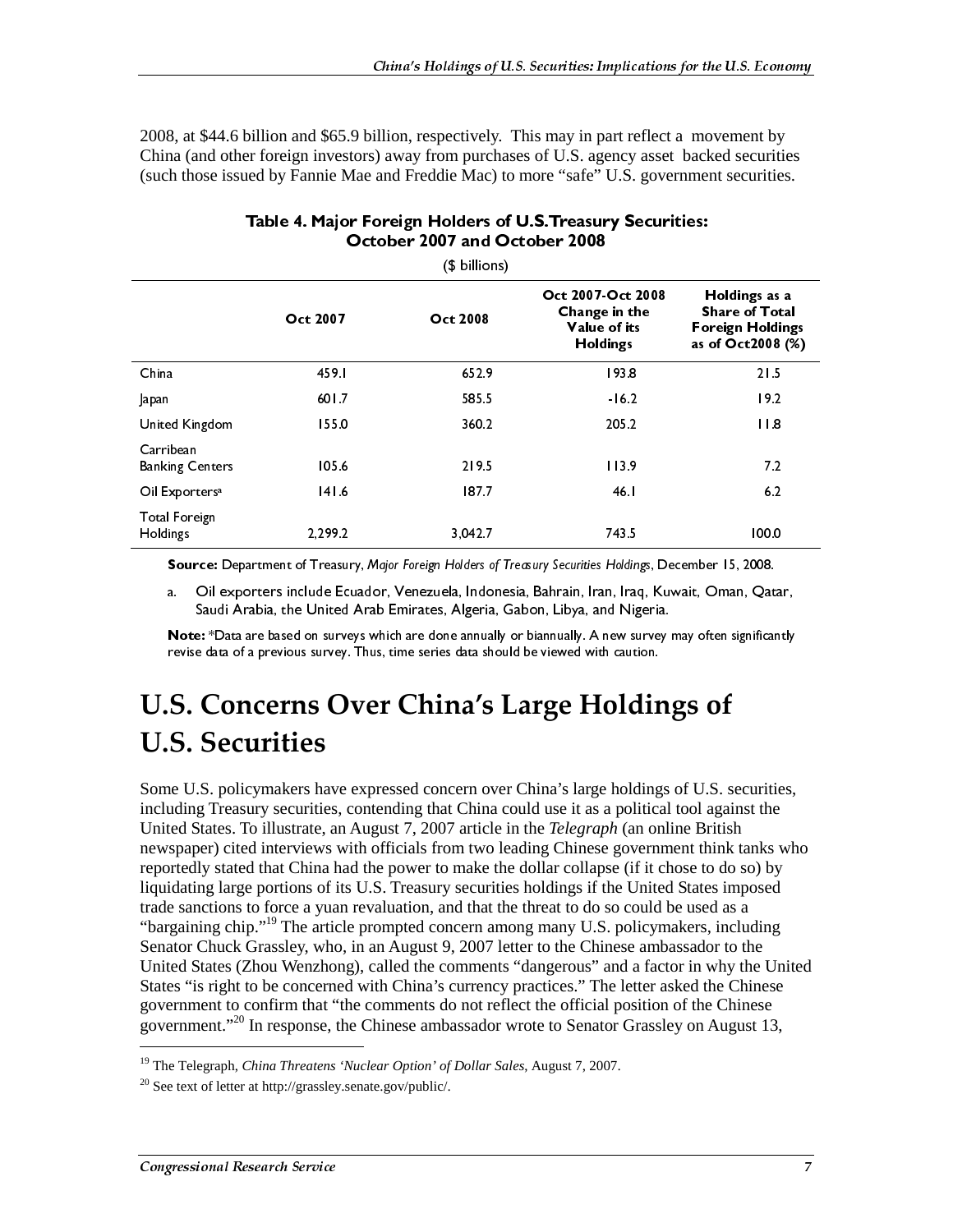2007, that "China does not have a plan to drastically adjust the structure of its foreign reserves."<sup>21</sup> In addition, China's *Xinhua News Agency* on August 13, 2007, quoted an unnamed official at the People's Bank of China as stating that "dollar-denominated assets, including U.S. government securities, are an important component in China's foreign exchange reserve investment portfolio," and that China was "a responsible investor."

Numerous reports have appeared in the media citing various Chinese officials who have claimed or hinted at government plans to reduce its holdings of U.S. Treasury securities for economic reasons. For example, on September 29, 2007, the Chinese government officially launched the state-owned *China Investment Corporation,* which Chinese officials state was created to better manage its foreign exchange reserves. It reportedly will initially manage over \$200 billion of China's reserves, making it one of the world's largest sovereign wealth funds. Some contend the creation of this entity could signal Chinese plans to diversify away from relatively low-yielding assets, such as Treasury securities, and perhaps dollar-denominated assets in general. $^{22}$  On November 7, 2007, Cheng Siwei, the vice chairman of the Chinese National People's Congress, reportedly made remarks that the Chinese government "will favor stronger currencies over weaker ones, and will readjust accordingly." The media claimed that his remarks were a major factor in sparking a sharp decline of the dollar against the euro in international currency markets that day.23 However, on November 14, 2007, Yi Gang, assistant governor of the People's Bank of China, was quoted as saying that "the U.S. dollar is the main currency in our reserves and that policy remains very firm," and said that statements by other officials to the contrary were "opinions."<sup>24</sup>

Some U.S. policymakers have recently raised concerns that China, for economic reasons (such as concerns over the safety of its current holdings of U.S. securities), might seek to liquidate such assets or significantly cut back on purchases of new securities. These fears have been heightened as a result of the U.S. sub-prime mortgage crisis and the subsequent global financial crisis.<sup>25</sup>

## What If China Reduces its Holdings of U.S.  $\,$ Securities?<sup>26</sup>

As the previous data illustrate, China has accumulated large holdings of U.S. assets in recent years. These accumulations are the result of U.S. borrowing to finance its large trade deficit with China (the gap between U.S. exports and Chinese imports). All else equal, Chinese government purchases of U.S. assets increases the demand for U.S. assets, which reduces U.S. interest rates.

<sup>21</sup> Letter reprinted in *Inside U.S. Trade*, August 13, 2007.

 $22$  Others are concerned that China will attempt to use the fund to purchase major U.S. companies. See the New Yorker, *Sovereign Wealth World*, November 26, 2007. According to the article, "were China's fund so inclined, it could buy Ford, G.M., Volkswagen, and Honda, and still have a little money left over for ice cream."

<sup>23</sup> *Bloomberg News*, November 8, 2007.

<sup>24</sup> *China Daily*, November 15, 2007.

<sup>25</sup> See CRS Report RL34742, *The U.S. Financial Crisis: The Global Dimension with Implications for U.S. Policy*, by Dick K. Nanto et al.

 $26$  From the perspective of the macroeconomic effects on U.S. investment, interest rates, and so on, it does not matter what type of U.S. security is purchased when foreign capital flows to the United States. Thus, Chinese purchases of all types of U.S. securities (not just Treasury securities) should be considered when attempting to understand the impact China's investment decisions have on the U.S. economy.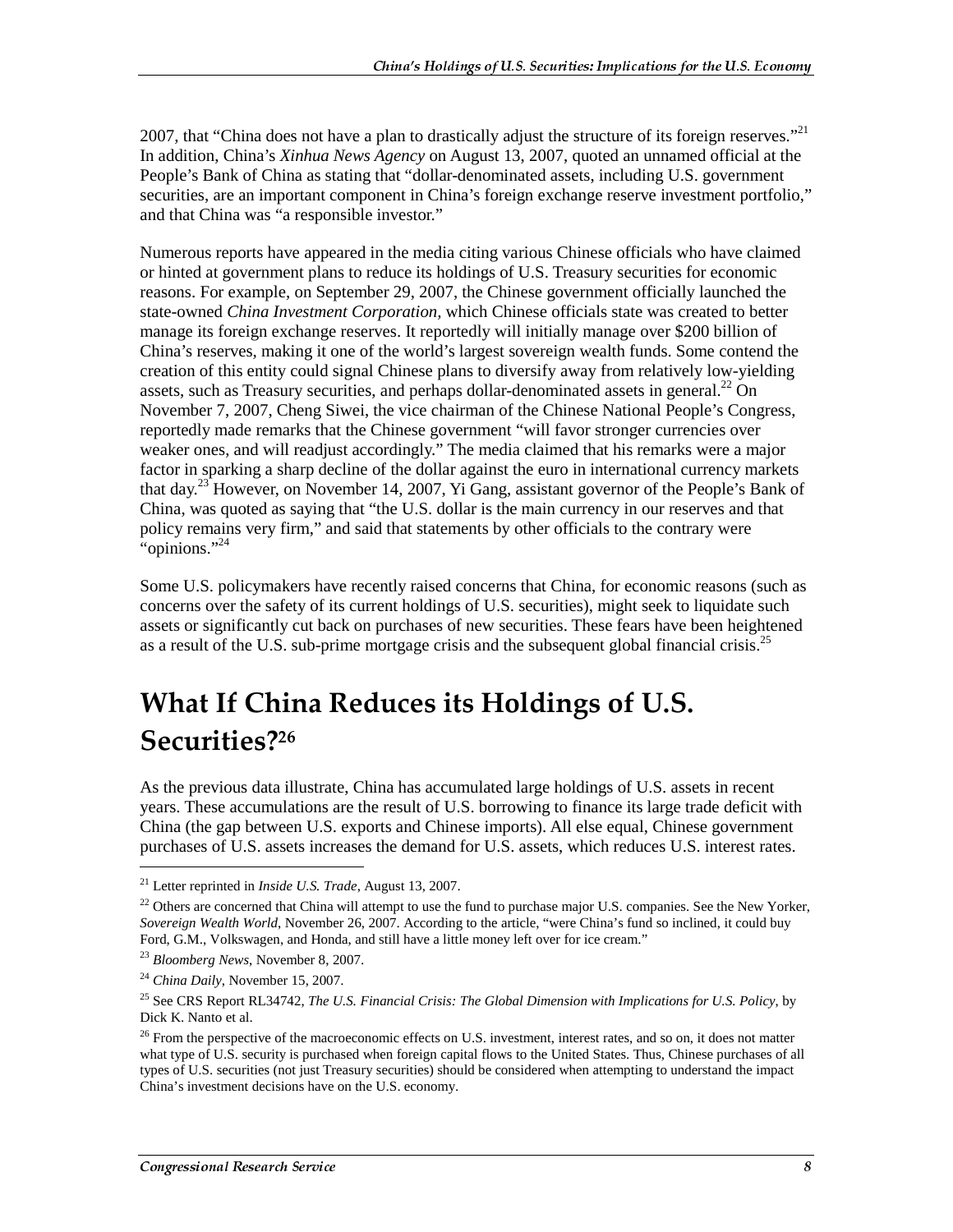If China attempted to reduce its holdings of U.S. securities, they would be sold to other investors (foreign and domestic), who would presumably require higher interest rates than those prevailing today to be enticed to buy them. One analyst estimates that a Chinese move away from long-term U.S. securities could raise interest rates by as much as 50 basis points.<sup>27</sup> Higher interest rates would cause a decline in investment spending and other interest-sensitive spending. All else equal, the reduction in Chinese Treasury holdings would cause the overall foreign demand for U.S. assets to fall, and this would cause the dollar to depreciate. If the value of the dollar depreciated, the trade deficit would decline, as the price of U.S. exports fell abroad and the price of imports rose in the United States.<sup>28</sup> The magnitude of these effects would depend on how many U.S. securities China sold; modest reductions would have negligible effects on the economy given the vastness of U.S. financial markets.

Since China held \$922 billion of U.S. government assets as of June 2007 (and possibly \$1.3 trillion as of September 2008), any reduction in its U.S. holdings could potentially be large. If there were a large reduction in its holdings, the effect on the U.S. economy would still depend on whether the reduction were gradual or sudden. It should be emphasized that economic theory suggests that a *slow decline* in the trade deficit and dollar would not be troublesome for the overall economy. In fact, a slow decline could even have an expansionary effect on the economy, if the decrease in the trade deficit had a more stimulative effect on aggregate demand in the short run than the decrease in investment and other interest-sensitive spending resulting from higher interest rates. Historical experience seems to bear this out—the dollar declined by about 40% in real terms and the trade deficit declined continually in the late 1980s, from 2.8% of GDP in 1986 to nearly zero during the early 1990s. Yet economic growth was strong throughout the late 1980s.

A potentially serious short-term problem would emerge if China decided to *suddenly* reduce their liquid U.S. financial assets significantly. The effect could be compounded if this action triggered a more general financial reaction (or panic), in which all foreigners responded by reducing their holdings of U.S. assets. The initial effect could be a sudden and large depreciation in the value of the dollar, as the supply of dollars on the foreign exchange market increased, and a sudden and large increase in U.S. interest rates, as an important funding source for investment and the budget deficit was withdrawn from the financial markets. The dollar depreciation would not cause a recession since it would ultimately lead to a trade surplus (or smaller deficit), which expands aggregate demand.<sup>29</sup> (Empirical evidence suggests that the full effects of a change in the exchange rate on traded goods takes time, so the dollar may have to "overshoot" its eventual depreciation level in order to achieve a significant adjustment in trade flows in the short run.)<sup>30</sup> However, a sudden increase in interest rates could swamp the trade effects and cause (or worsen)

<sup>27</sup> Testimony of Brad Setser before the House Budget Committee, *Foreign Holdings of U.S. Debt: Is our Economy Vulnerable?*, June 26, 2007. Brad Setser is Senior Economist, Roubini Global Economics, and Research Associate, Global Economic Governance Programme, University College, Oxford. Setser does not detail how much U.S. debt he assumes China would sell to reach his estimate.

<sup>&</sup>lt;sup>28</sup> The extent that the dollar declined and U.S. interest rates rose would depend on how willing other foreigners were to supplant China's reduction in capital inflows. A greater willingness would lead to less dollar depreciation and less of an increase in interest rates, and vice versa.

 $29$  A sharp decline in the value of the dollar would also reduce living standards, all else equal, because it would raise the price of imports to households. This effect, which is referred to as a decline in the terms of trade, would not be recorded directly in GDP, however.

<sup>&</sup>lt;sup>30</sup> Since the decline in the dollar would raise import prices, this could temporarily increase inflationary pressures. The effect would likely be modest, however, since imports are small as a share of GDP and import prices would only gradually rise in response to the fall in the dollar.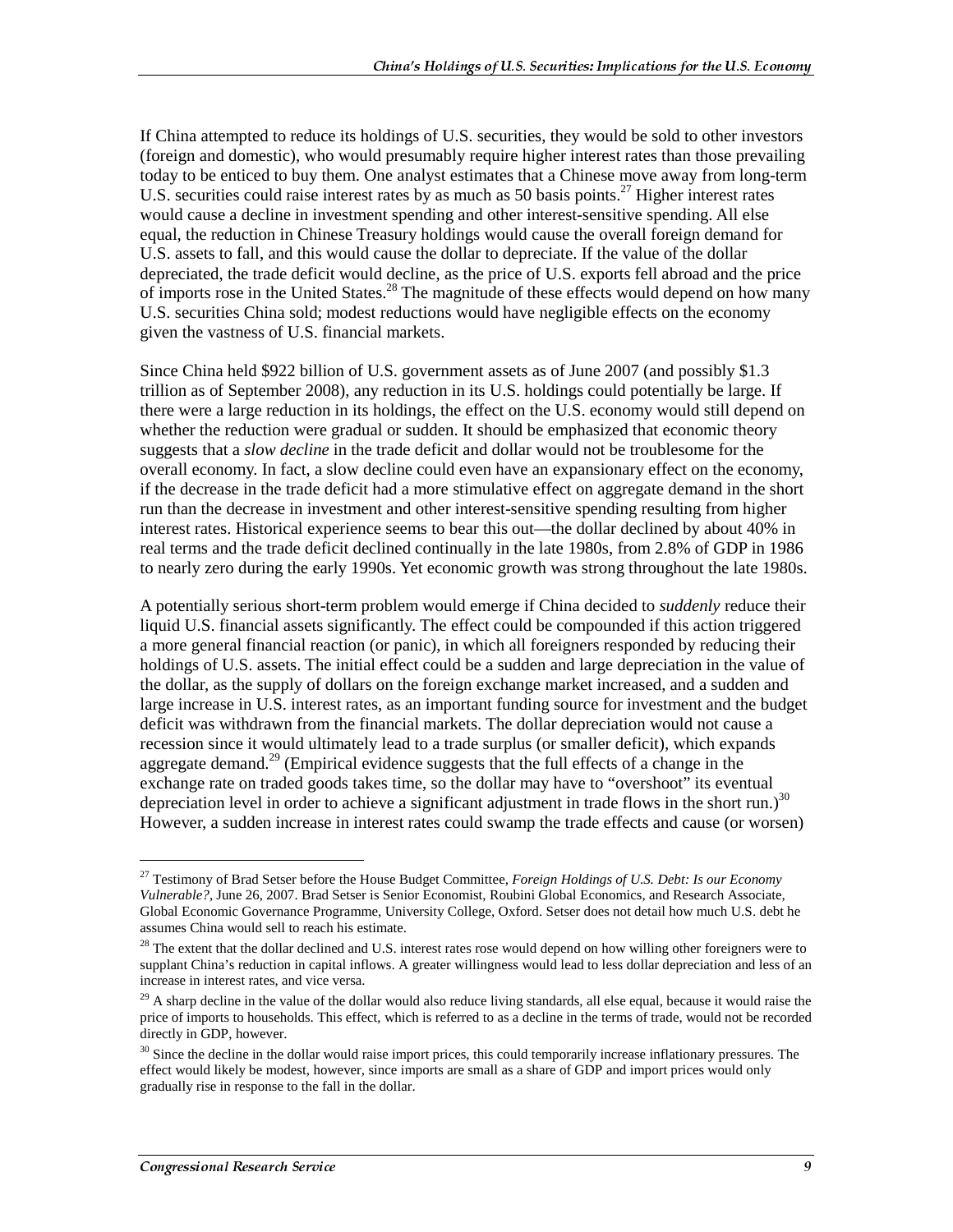a recession. Large increases in interest rates could cause problems for the U.S. economy, as these increases reduce the market value of debt securities, cause prices on the stock market to fall, undermine efficient financial intermediation, and jeopardize the solvency of various debtors and creditors. Resources may not be able to shift quickly enough from interest-sensitive sectors to export sectors to make this transition fluid. The Federal Reserve could mitigate the interest rate spike by reducing short-term interest rates, although this reduction would influence long-term rates only indirectly, and could worsen the dollar depreciation and increase inflation.

Some U.S. officials have expressed doubts that a Chinese sell-off of U.S. securities would cause liquidity problems or have much of an impact on the U.S. economy. In January 2007, Secretary of Treasury Henry Paulson was asked at a Senate Banking Committee hearing whether or not he was concerned over China's large ownership of U.S. debt. Paulson stated that the daily volume of trade in Treasury securities was larger than China's total Treasury securities holdings and concluded: "given the size of our debt outstanding and the way it trades and the diversity and so on, that's not at the top of the list."<sup>31</sup> According to the Treasury Department, gross foreign purchases and sales of U.S. marketable Treasury bonds and notes in 2006 were \$11.0 trillion and \$10.8 trillion, respectively.<sup>32</sup> In addition, the average daily trading volume by primary dealers of all U.S. Treasury securities sold in the U.S. in 2006 was \$524 billion.<sup>33</sup>

In March 2007, Federal Reserve Chairman Ben Bernanke reportedly stated in a letter to Senator Shelby that "because foreign holdings of U.S. Treasury securities represent only a small part of total U.S. credit market debt outstanding, U.S. credit markets should be able to absorb without great difficulty any shift of foreign allocations." He also reportedly stated that "even if such a shift were to put undesired upward pressure on U.S. interest rates, the Federal Reserve has the capacity to operate in domestic money markets to maintain interest rates at a level consistent with our economic goals."34

The likelihood that China would suddenly reduce its holdings of U.S. securities is questionable because it is doubtful that doing so would be in China's economic interests. First, a large sell-off of China's U.S. holdings could diminish the value of these securities in international markets, which would lead to large losses on the sale, and would, in turn, decrease the value of China's remaining dollar-denominated assets.<sup>35</sup> This would also occur if the value of the dollar were greatly diminished in international currency markets due to China's sell-off.<sup>36</sup> Second, such a move would diminish U.S. demand for Chinese imports, either through a rise in the value of the yuan against the dollar or a reduction in U.S. economic growth (especially if other foreign investors sold their U.S. asset holdings, and the United States was forced to raise interest rates in

<sup>&</sup>lt;sup>31</sup> Congressional Transcripts, Congressional Hearings, Senate Banking, Housing and Urban Affairs Committee, *Hearing on U.S.-China Strategic Economic Dialogue*, January 31, 2007.

 $32$  These figures include purchases of newly issued securities, as well as transactions executed in the United States (buying, selling, and redeeming) of outstanding long-term U.S. Treasury securities (excluding nonmarketable Treasury bonds), as reported by banks, securities brokers and dealers, and other entities in the United States. See Treasury Department, Financial Management tables on capital movements at http://www.fms.treas.gov/.

<sup>33</sup> Source: *Securities Industry and Financial Services Association*.

<sup>34</sup> Reuters, *Bernanke-China Holdings of US Debt Not Problematic*, March 26, 2007.

 $35$  Since there are many other holders of U.S. assets, it is possible that if China believed a decline in asset values was imminent, it could minimize its losses by dumping its U.S. assets first, however.

<sup>&</sup>lt;sup>36</sup> Selling off U.S. dollar assets could cause the yuan to appreciate against the dollar, which would lower the value of remaining U.S. assets since the assets are dollar-denominated.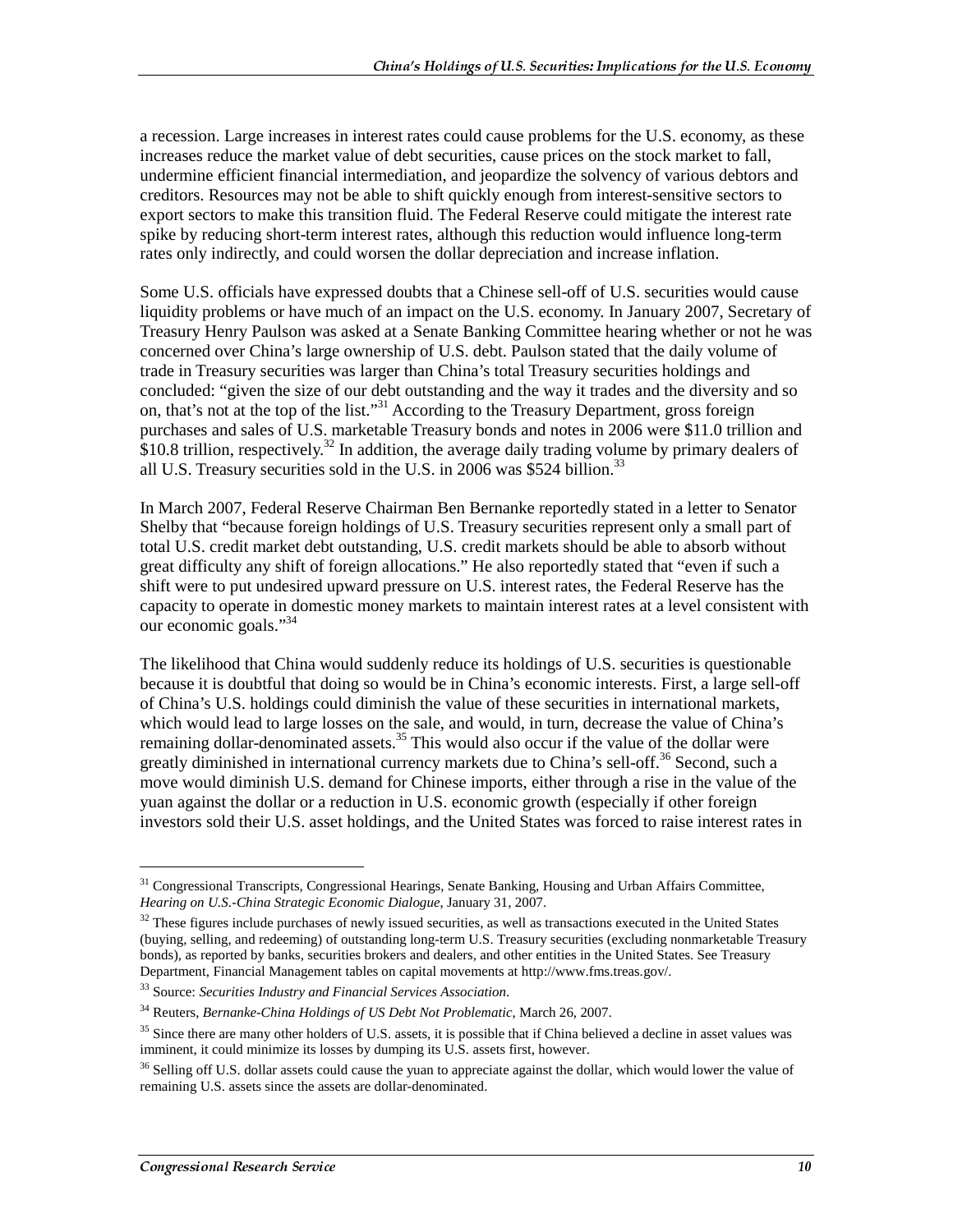response).<sup>37</sup> The United States purchased about 30% of China's total merchandise exports in 2007. A sharp reduction of U.S. imports from China could have a significant impact on China's economy, which heavily depends on exports for its economic growth (and is viewed by the government as a vital source of political stability).<sup>38</sup> Finally, any major action by the Chinese government that destabilized (or further destabilized) the U.S. economy (whether deliberate or not) could provoke "protectionist" sentiment in the United States against China.

### **Concluding Observations**

Many economists argue that concerns over China's holdings of U.S. securities represent part of a broader problem for the U.S. economy, namely its dependence on foreign saving to finance its investment needs and federal budget deficits.<sup>39</sup> The large U.S. current account deficit (the manifestation of the high U.S. saving/investment gap) cannot be sustained indefinitely because the U.S. net foreign debt cannot rise faster than GDP indefinitely.<sup>40</sup> Some economists argue that at some point foreign investors may view the growing level of U.S. foreign debt as unsustainable or more risky, or they may no longer view U.S. securities as offering the best return on their investment, and shift investment funds away from U.S. assets, thus forcing U.S. interest rates to rise to attract needed foreign capital. This would result in higher interest rates and lower investment rates, all else equal, which would reduce long-term growth.<sup>41</sup> Other economists contend that, although the low U.S. savings rate is a problem, the U.S. current account deficit and high levels of foreign capital flows to the United States are also reflections of the strength of the U.S. economy and its attractiveness as a destination for foreign investment, and therefore discount the likelihood that foreign investors will suddenly shift their capital elsewhere.<sup>42</sup>

The United States continues to press China to make its currency policy more flexible so that the yuan will appreciate more significantly against the dollar and to adopt policies that promote domestic consumption as a major source of China's economic growth (as opposed to export and fixed investment-led growth that has resulted from China's currency policy).<sup>43</sup> This is viewed as a major step towards reducing global trade imbalances, including the large U.S.-China trade

 $37$  In addition, if a "dollar collapse" occurred, U.S. imports from other major trade partners would decline, which could slow their economies. This in turn could weaken their demand for Chinese products.

<sup>&</sup>lt;sup>38</sup> Although a falling dollar may harm China's short-term growth via reduced Chinese exports (and export sectorrelated employment), it would also improve China's terms of trade with the United States, raising China's overall consumption since it could now spend less to acquire the same amount of American goods (which would also create jobs in other sectors of the economy because of increased consumer purchasing power).

 $39$  Nations (such as the United States) that fail to save enough to meet their investment needs must obtain savings from other countries with high savings rates (such as China). By obtaining resources from foreign investors for its investment needs, the United States is able to enjoy a higher rate of consumption than it would if investment were funded by domestic savings alone. The inflow of foreign capital to the United States is equivalent to the United States borrowing from the rest of the world. The only way the United States can borrow from the rest of the world is by importing more than it exports, which produces a trade (and current account) deficit.

<sup>&</sup>lt;sup>40</sup> The current account deficit rose from \$389.4 billion in 2002 to \$811.5 billion in 2006, and as a percent of GDP, it increased from 4.4% to 6.1%, respectively. The Economist Intelligence Unit estimates that the current account deficit fell to \$739 billion in 2007 (5.3% of GDP).

<sup>41</sup> See CRS Report RL33186, *Is the U.S. Current Account Deficit Sustainable?*, by Marc Labonte.

<sup>42</sup> See Council of Economic Advisors, Economic Report of the President, *The U.S. Capital Surplus*, February 2006, p. 144.

<sup>&</sup>lt;sup>43</sup> In November, the Chinese government announced it would implement a two-year \$586 billion stimulus package, mainly dedicated to infrastructure projects.